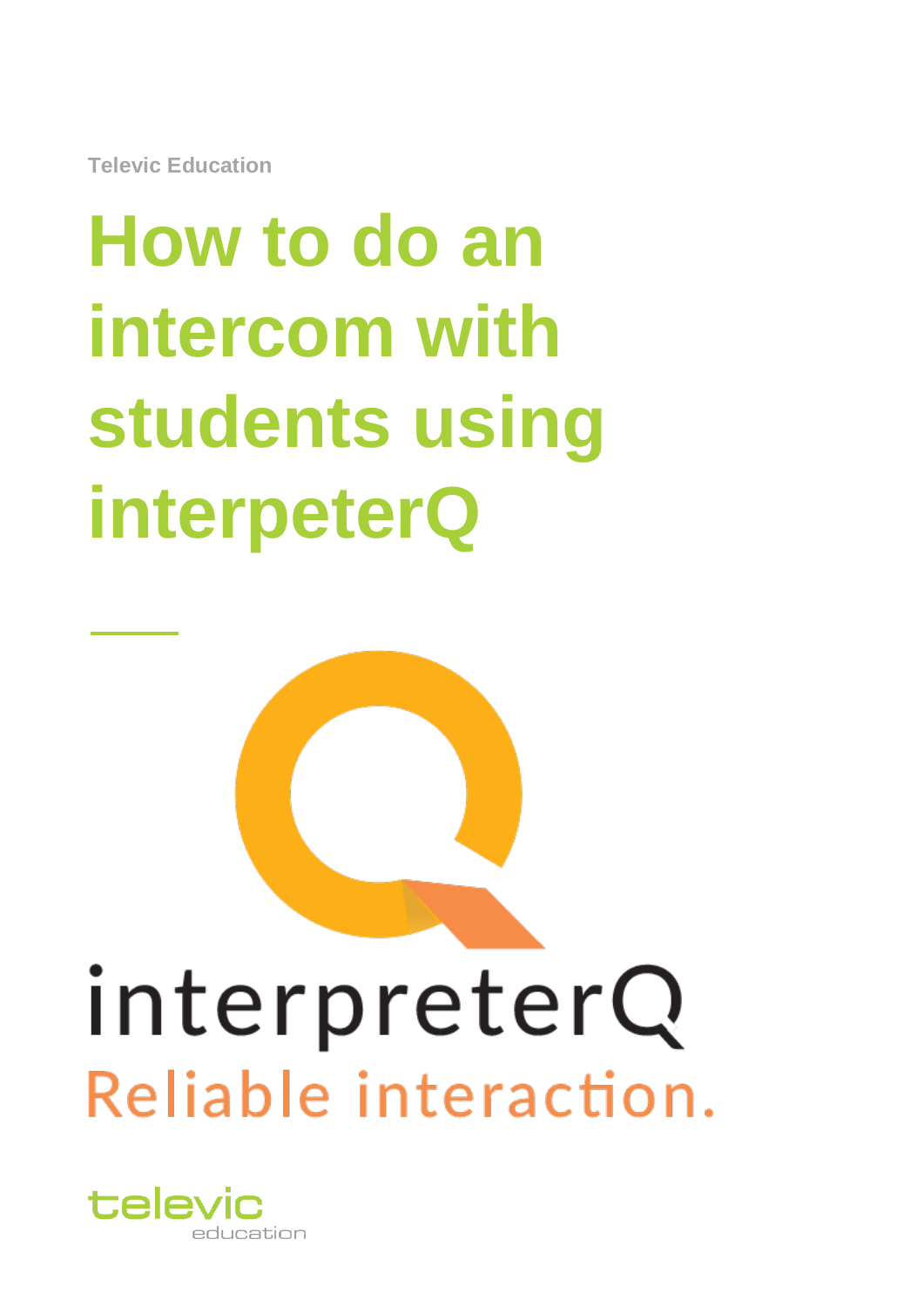### <span id="page-1-0"></span>**Table of contents**

|     | 3<br>4                                                                                                                     |
|-----|----------------------------------------------------------------------------------------------------------------------------|
| 1.1 |                                                                                                                            |
|     |                                                                                                                            |
|     | 4                                                                                                                          |
|     | ิค                                                                                                                         |
|     | Background<br>1.2 Teacher microphone LED<br>1.3 Other ways of communicating with the students<br>1.4 Student notifications |

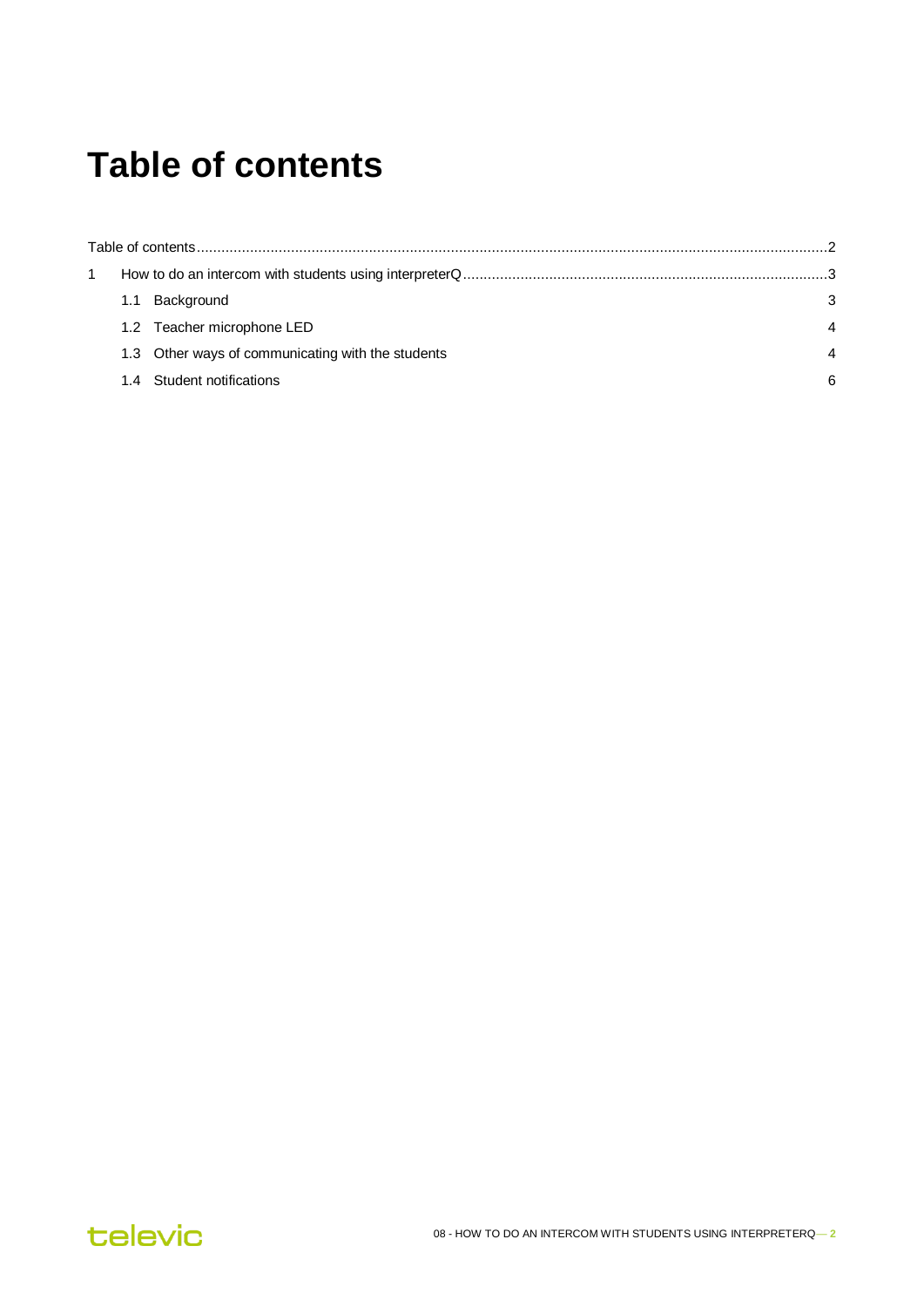## <span id="page-2-0"></span>**1 How to do an intercom with students using interpreterQ**

#### <span id="page-2-1"></span>**1.1 Background**

As the interpreter students spend much of their time inside the interpreter booths, it is important for you as teacher to be able to talk to them, without them having to leave the booth. This is where the intercom function comes in handy.

When you want to talk to a student privately (that is, without other students being disturbed by your conversation) you can click on the booth in interpreterQ classroom view, in order to open the booth detail screen:



With this view opened, you can monitor the student voice and see the screen of the booth PC.

Click the green "Intercom" button to start a private conversation with the student. Once activated, the intercom button will start pulsing to show activation, and a second smaller button will pop out next to it. It's the "Share intercom" button.

There will be moments where you discuss a certain topic with one student, but then you realize your explanation would be interesting for the other students too. At that moment you can click the "Share intercom" button, and all other students will also hear the intercom conversation between you and the student.

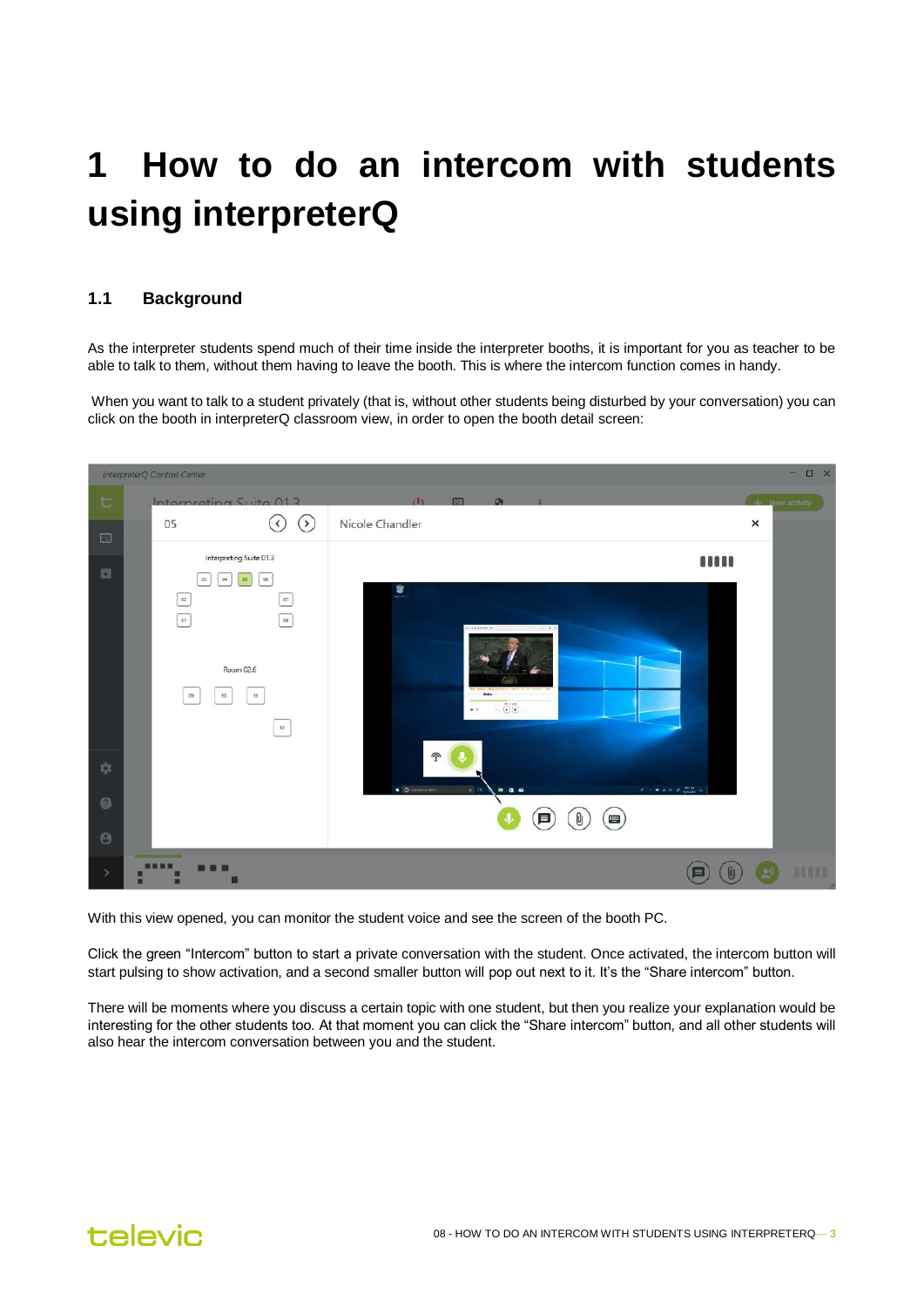#### <span id="page-3-0"></span>**1.2 Teacher microphone LED**

A teacher going into intercom with one student might cause some confusion with the other students watching the teacher: they see the teacher microphone light up and the teacher talking, but they don't hear his voice. Therefore they might suspect a system failure.

In order to avoid this confusion, the LED on the teacher microphone will light up in a different color while doing intercom. This way the teacher is confident that his microphone is working, since the LED turns on, and the students are confident that they should not hear the teacher voice, since the microphone shows a green LED ring, instead of the regular red color.



Talk to the class

Intercom with a student

**Remark**: many teachers will (rightfully so) argue that you should never interrupt a student at work by using conference system functionality like intercom. If for instance you hear a student make a mistake during interpretation which you want to further discuss with him or her, the interpreterQ software offers help in remembering the current position in the speech and easily return to that point during a feedback moment after the end of the interpretation exercise.

**Note**: read the manual "How to use markers" to learn more about this functionality.

#### <span id="page-3-1"></span>**1.3 Other ways of communicating with the students**

The interpreterQ conference system offers additional ways to communicate with the students. For all teachers it will be obvious that by using the delegate microphone they will talk "on the floor" and all interpreter students in the booths will hear the teacher – that is, provided that at that moment they are currently listening to the floor, and not to another student (through relaying) or to the sound of their booth PC.

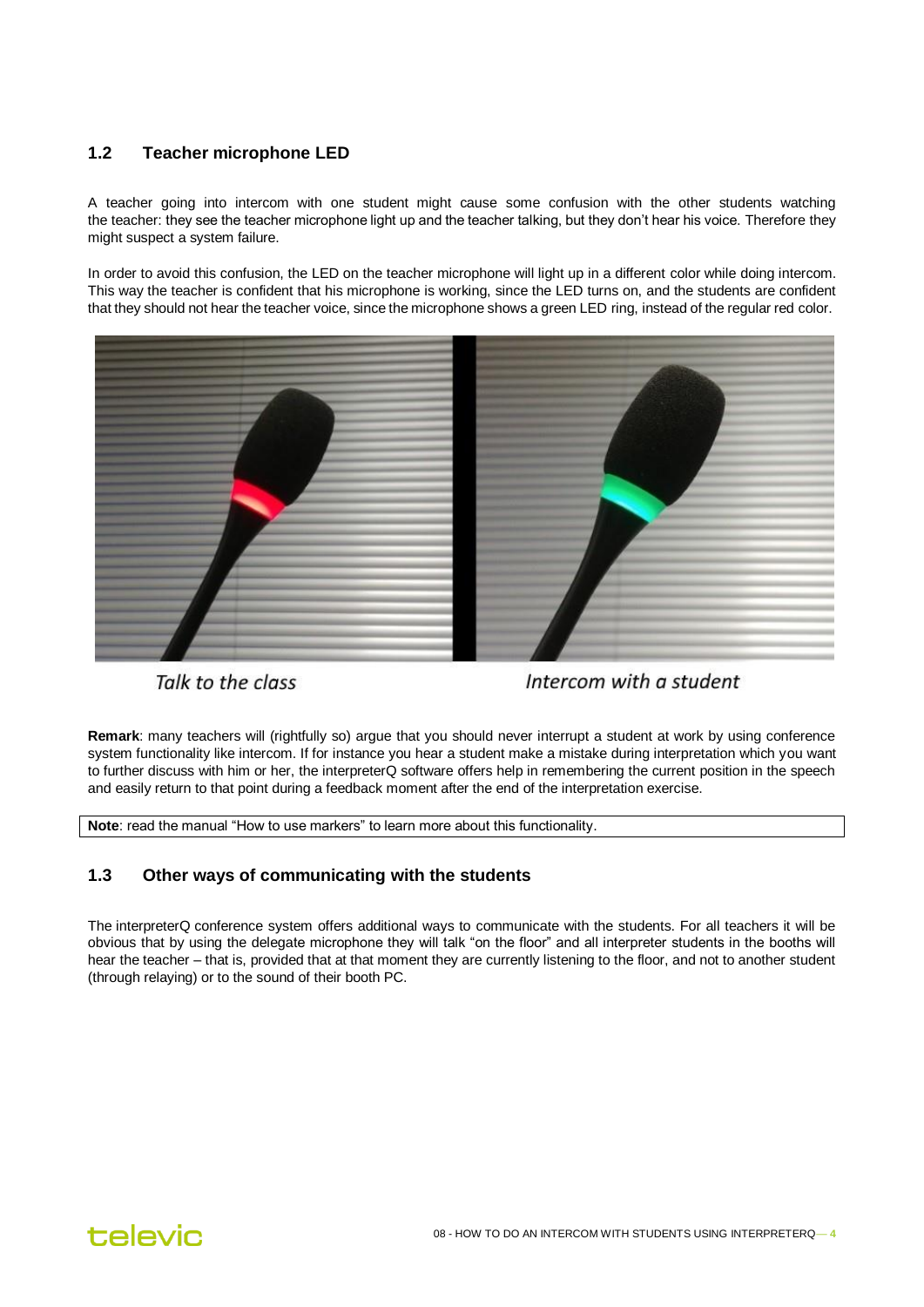To cover that last point, the interpreterQ software has a "Talk to class" button. You see it in the lower right corner of the main application screen:



Clicking this button has the same effect as clicking the teacher microphone button, but on top of that it automatically switches all interpreter desks to the floor channel. This way you can rest assured that all students do actually hear what you are saying.

Close to this "Talk to the class" button there is a button depicting a text popup. With this button you can send a text message to the students – it's a way to let them know something, without touching the conference system or interrupting an ongoing interpretation exercise.



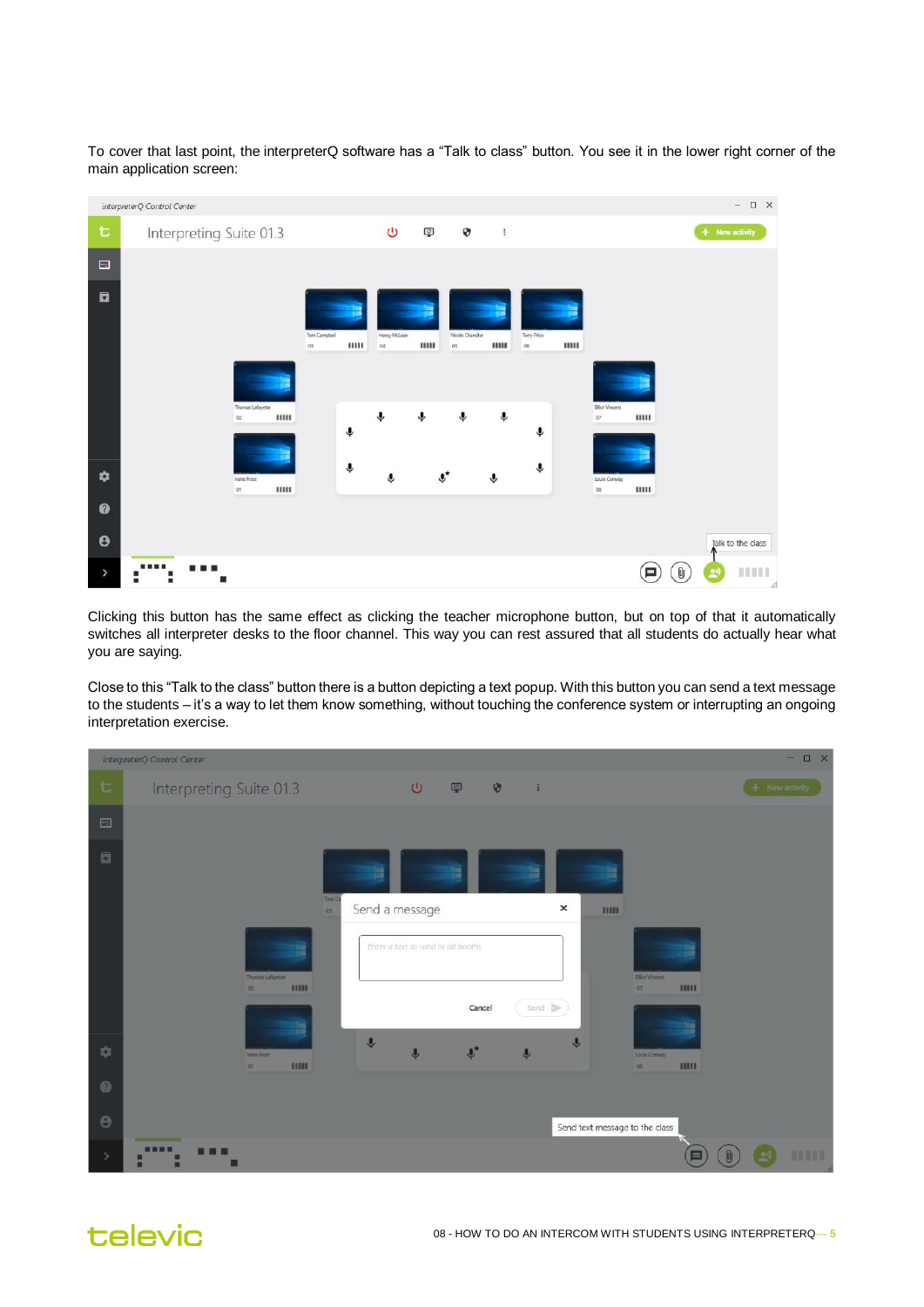You will find the same "Send text message" button in the student detail screen which pops up when clicking a specific booth. With that button you can send a text message just to this one booth PC.

#### <span id="page-5-0"></span>**1.4 Student notifications**

There may be moments when a student wants to ask you for help or information. In order to draw your attention the student can use a button on his interpreter desk : the "SLOW" button (which in a professional conference environment can be used to ask the chairman for a speaker slowdown).